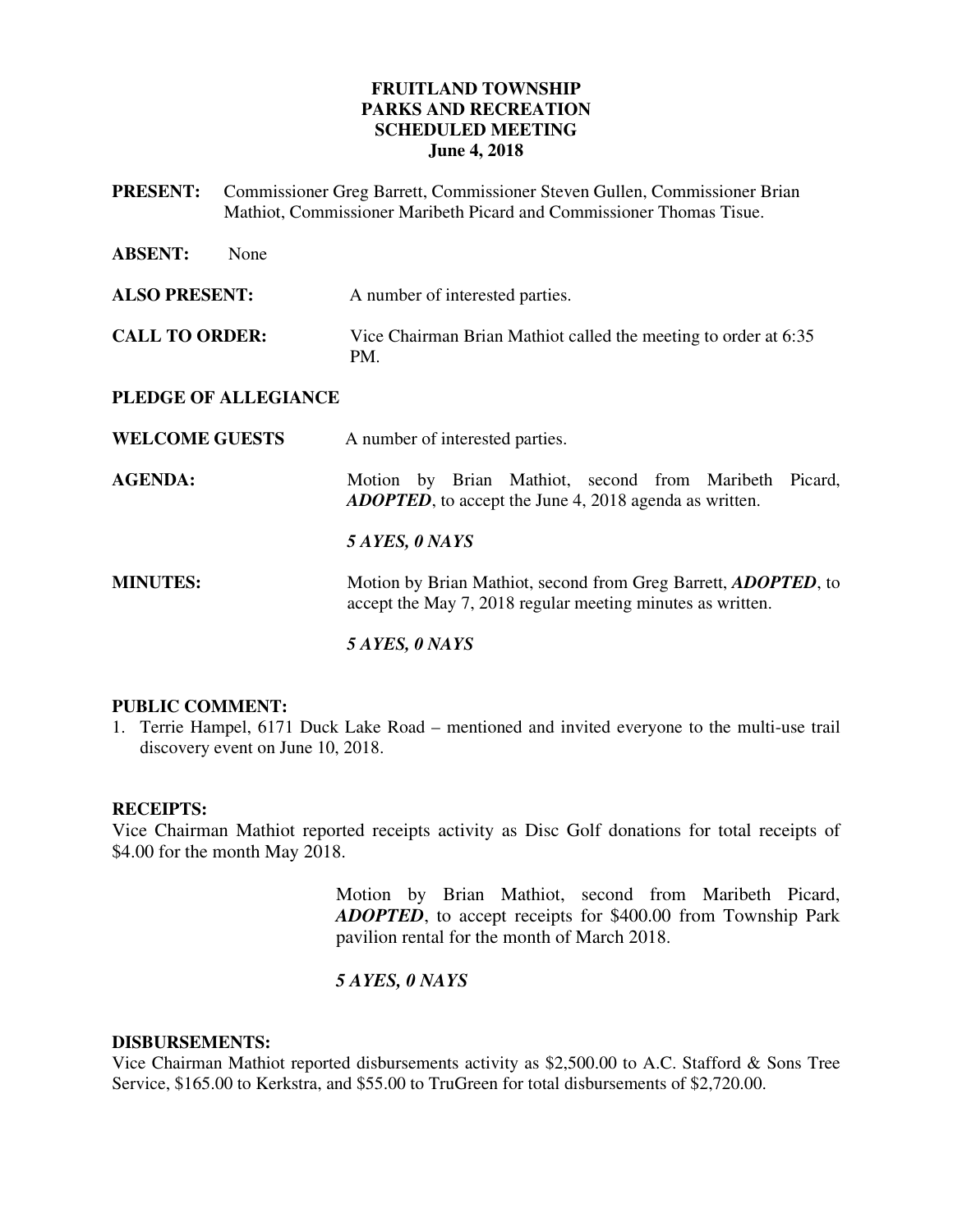Motion by Brian Mathiot, second from Greg Barrett, *ADOPTED*, to pay total disbursements of \$2,720.00. *5 AYES, 0 NAYS Roll Call Vote for Receipts and Disbursements: Picard-Aye, Barrett-Aye, Tisue-Aye, Gullen-Aye, Mathiot-Aye.* 

## **WELCOME NEW COMMISSIONER**

Vice Chairman Mathiot welcomed new commissioner Steve Gullen.

### **NOMINATION OF CHAIRPERSON**

 Motion by Maribeth Picard, second from Greg Barrett, *ADOPTED*, to nominate and elect Brian Mathiot as Chairperson to the Fruitland Township Parks and Recreation Commission.

## *5 AYES, 0 NAYS*

## **NOMINATION OF VICE CHAIRPERSON**

Motion by Tom Tisue, second from Greg Barrett, *ADOPTED*, to nominate and elect Maribeth Picard as Vice Chairperson to the Fruitland Township Parks and Recreation Commission.

## *5 AYES, 0 NAYS*

### **NOMINATION OF SECRETARY**

Motion by Greg Barrett, second from Tom Tisue, *ADOPTED*, nominate and elect Steven Gullen as Secretary to the Fruitland Township Parks and Recreation Commission.

# *5 AYES, 0 NAYS*

### **UNFINISHED BUSINESS:**

### **1. Nestrom Road Park Ordinance/regulations**

For section R21.04 Parking Regulations, the commissioners agreed to keep parking throughout the park as long as it is plowed and available all year, without extra cost to the Commission.

> Motion by Brian Mathiot, second from Greg Barrett, *ADOPTED*, to allow parking in designated areas throughout the park year-round.

# *5 AYES, 0 NAYS*

For section R21.05, Prohibited Activities, the commissioners agreed with the ideas produced by the Township Board. Commissioner Tisue stated that he would like to see alcohol prohibited in the park. It was mentioned that currently alcohol is allowed in the park and is an option for individuals who rent the pavilions. Commissioner Picard stated that a good idea might be to keep it at the pavilions only and that it's not a good idea to have throughout the park. Commissioner Gullen stated that he doesn't see a difference between having it at the pavilion, on the beach, etc. After much discussion,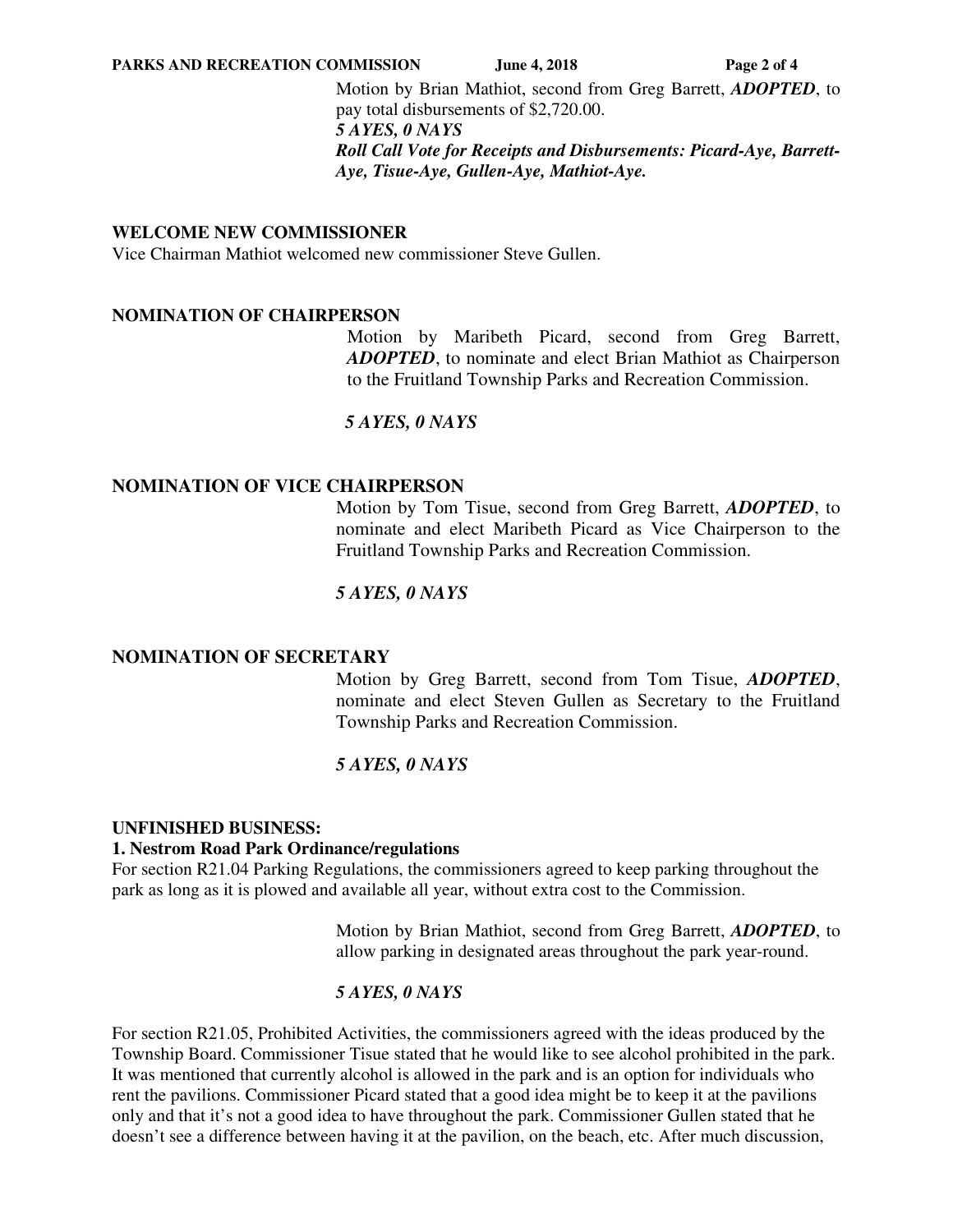#### **PARKS AND RECREATION COMMISSION** June 4, 2018 Page 3 of 4

Chairman Mathiot stated that the Commission just has to provide blanket protection to include in the ordinance, and that there will not be anybody to police the park to make sure the ordinance is followed.

> Motion by Brian Mathiot, second from Greg Barrett, *ADOPTED*, to add "in the best interest of residents, alcohol consumption outside of the immediate area of the pavilion is prohibited" section R21.05.

# *4 AYES, 1 NAY (Gullen)*

For section R21.06 Disc Golf Course, the commissioners discussed the wording of using the stairs, as well as wording for kayaks along the stairways.

> Motion by Brian Mathiot, second from Greg Barrett, *ADOPTED*, change the wording for stair usage to read "use stairs at all times except to retrieve discs," and add "no dragging of water vessels down the hills or along the stairways. Access for water vessels is beyond the gated road south of the stairwells."

# *5 AYES, 0 NAYS*

For section R21.07 Penalties, a suggestion by Commissioner Tisue was agreed upon by the entire Commission.

> Motion by Brian Mathiot, second from Maribeth Picard, *ADOPTED*, change the word "corporation" to "organization."

# *5 AYES, 0 NAYS*

Motion by Brian Mathiot, second from Tom Tisue, *ADOPTED*, to change the amended date to June 4, 2018, and to have the effective date 30 days after the publish date.

# *5 AYES, 0 NAYS*

# **2. Playground Equipment**

Chairman Mathiot stated that he contacted Supervisor Kim Arter at Laketon Township for information regarding playground equipment and grants. He is waiting to hear back from her. He added that he would bring information to the July meeting.

# **3. Resource Oversight Committee**

Chairman Mathiot stated that he's received information from Supervisor Jeske of five interested individuals and said that he would like the decision to be made regarding the Committee at the July meeting. Recording Secretary Mary Mansfield reminded the Commission that no advertisement has taken place for the Committee, and Chairman Mathiot stated that the Commission will advertise in the E-News. He also requested that all of the commissioners bring ideas for what they would like the ROC to look like to the July meeting.

# **4. Future Projects**

Chairman Mathiot stated that each commissioner needs to bring an idea for future projects to the July meeting, adding that he was taking on the project of the tennis courts.